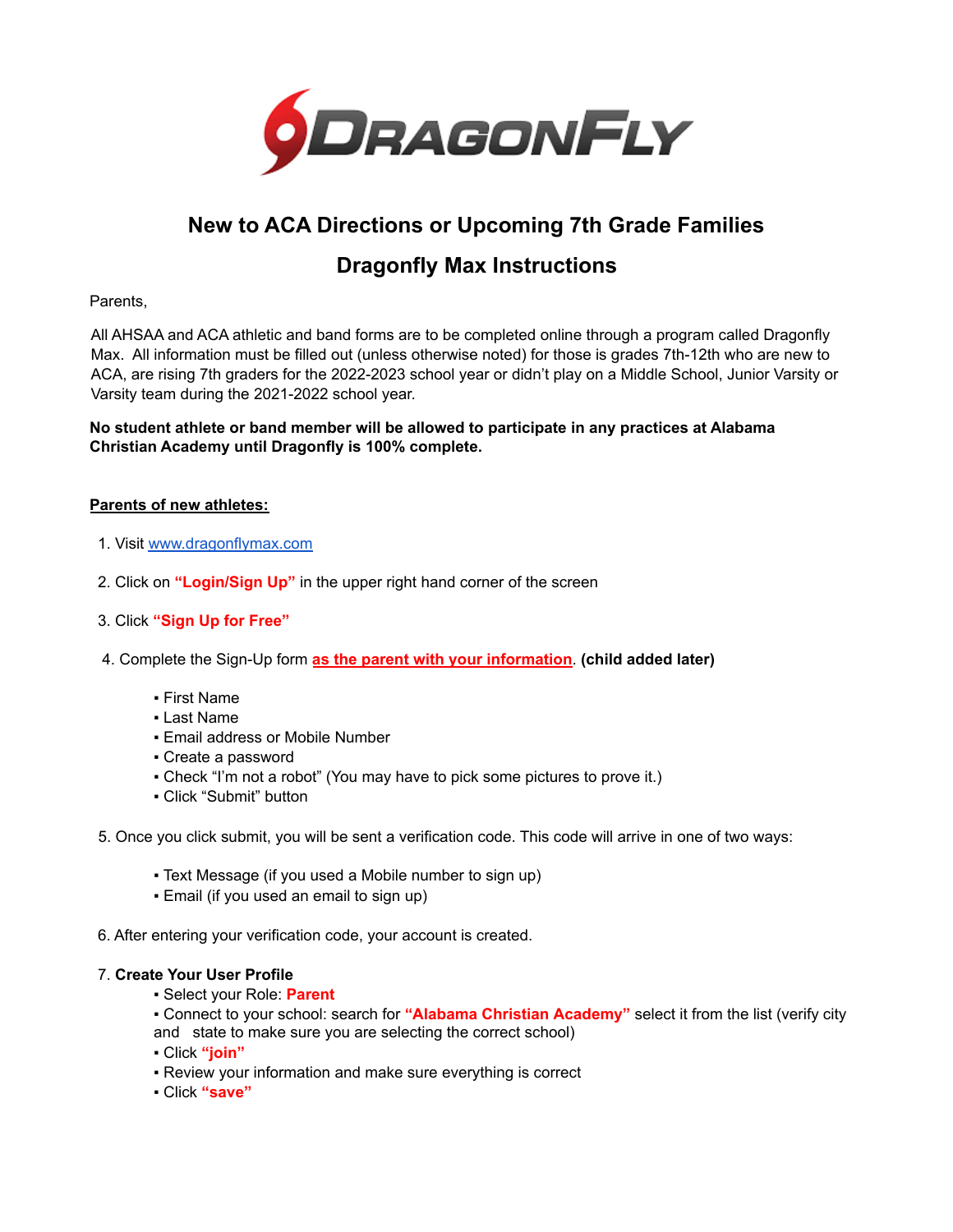#### 8. **Add Athletes/Band Member**

- Add a child
- **Enter first and last name**
- Search for childs school: **"Alabama Christian Academy"**
- Select from the list
- Select "Join"
- Choose the Sports/Band in which your Child plan on participating and then click the **"Add"** button.
- Now your child is connected to your dragonfly account.
- Under your childs name click on **"Submit Paperwork"**
- Under "Things to Do" on "Prep for 2022-23", click "Get Started".

#### ▪ **Electronically sign the required forms**:

1. Update Medical & Demographic Info (This information will be used to populate information on remaining forms to reduce input of redundant information.)

2. After finishing each section, you will click done at the top left and then you can go to the next section.

**a. Skip the Immunization section. This is not necessary**

#### **ALABAMA CHRISTIAN ACADEMY REQUIRED FORMS:**

- 3. Electronic Signature Agreement
- 4. Consent to the Disclosure of and use of Personal Health Information
- 5. Athletic Travel Permission Form
- 6. Catastrophic Injury Waiver and Consent for Sports Participation & Medical Treatment

#### **AHSAA REQURIED FORMS FOR ELIGIBILITY:**

7. Pre-participation Physical Evaluation Form (This is the  $1<sup>st</sup>$  page of the printed Pre-participation Physical Form – MUST be filled out electronically.

8. Physical Examination - **This MUST be on the AHSAA Approved Form** (This is the 2 nd page of the printed Pre-participation Form)

- a. Upload the 2 nd page of the Pre-participation form that has been **signed and dated by and MD or DO doctor (we cannot accept physicals signed by Nurse Practitioners)** for approval or simply turn in the completed physical (front and back pages) to the athletic office and we will approve and upload for you.
- 9. Birth Certificate
- 10. NFHS Sportsmanship Certificate **(see instructions below)**
- 11. Concussion Information
- 12. Participant Agreement, Consent, Release, and Venue

**ONLY Band/Colorguard Required Forms:** ONLY students participating in band and colorguard will need to fill out these additional forms in addition to the other required items listed above. These forms will only appear if you have listed band as your activity you are participating in.

- 1. ACA Band program field trip permission form
- 2. ACA Marching Band Uniform Care Guide